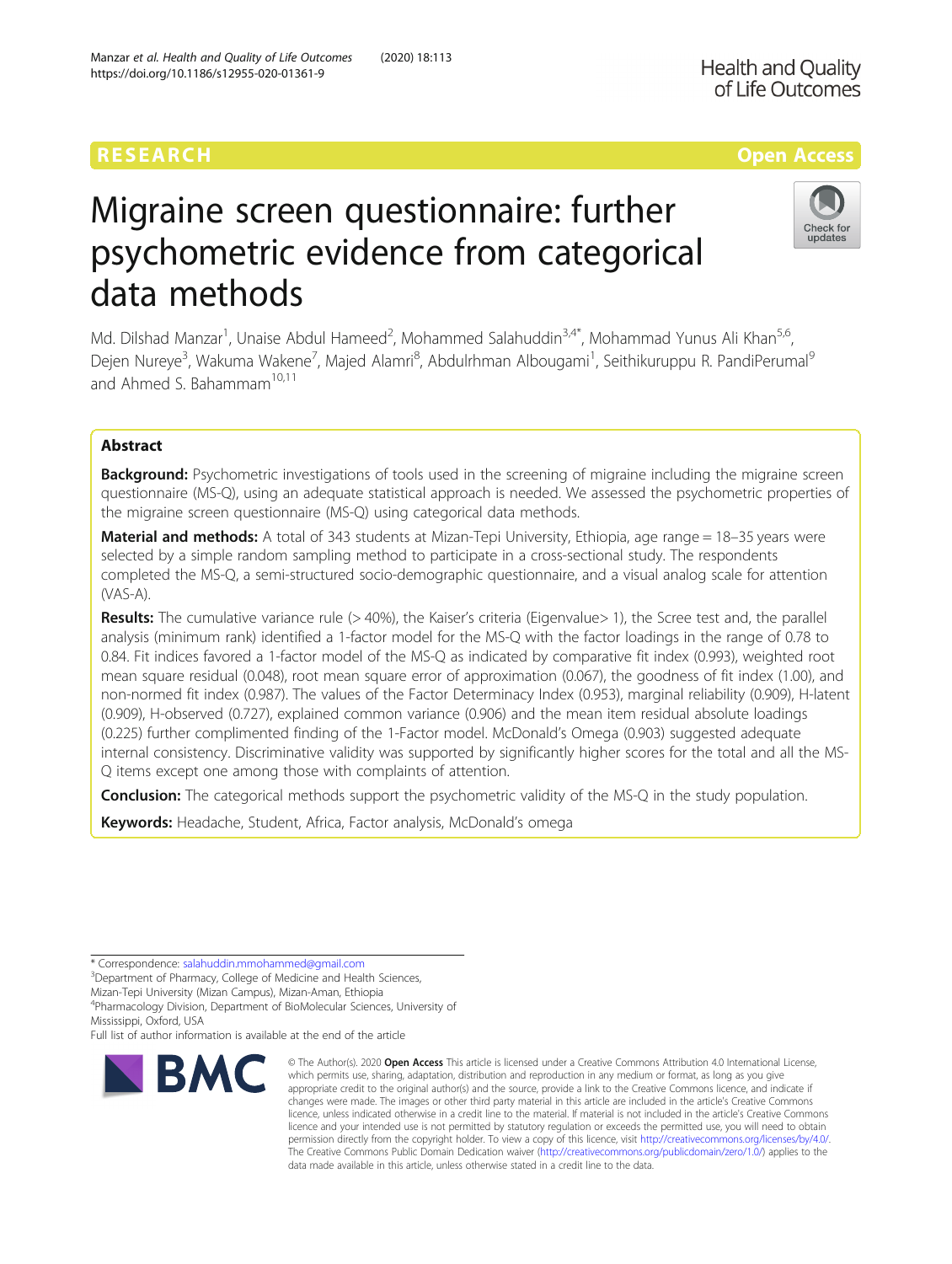#### Introduction

Migraine is one of the most common types of primary headaches [\[1\]](#page-7-0). Migraine is being recognized as a significant health problem affecting the quality of life [\[2](#page-7-0)]. During university life, students often report increased levels of stress, depression, anxiety [[3\]](#page-7-0), and irregular sleep, all of which are associated with migraines. Based on available data, migraine is on the rise in both general populations [\[4](#page-7-0)] as well as university students [[5\]](#page-7-0). A recent systematic review of the prevalence of migraines in university students has reported a pooled prevalence of 16.1% among males and 21.7% among female students [[6\]](#page-7-0). Therefore, it is pragmatic to have a brief, easy, and self-administered screening tool with psychometric validity for screening migraines in the student population.

Despite the significant disability caused, migraine continues to be an under-diagnosed condition [\[7\]](#page-7-0). Previous authors have suggested the use of standardized questionnaires for diagnostic screening [[8](#page-7-0)] that would aid in the proper diagnosis and management of migraine. Several such instruments were developed in the past to assist pri-mary care physicians in the screening of migraine [\[9](#page-7-0)–[12](#page-7-0)]. A brief, reliable, and valid questionnaire will be helpful to the primary care physicians in the screening of migraine and decrease its under-diagnosis.

Migraine screen questionnaire (MS-Q) is a brief measure of migraine screening with favorable diagnostic validity, test-retest reliability, and internal consistency-as determined by the Cronbach's alpha [[13\]](#page-7-0). The MS-Q is based on the International Headache Society (IHS) criteria for the diagnosis of migraine and can be easily administered. The clinical usefulness of the MS-Q and its ability to detect a hidden migraine was also confirmed in a recent study [\[14](#page-7-0)].

The psychometric characterization of migraine and headache tools has been inclined towards an examination of test-re-test reliability, concurrent validity, and internal consistency  $[7, 9-13]$  $[7, 9-13]$  $[7, 9-13]$  $[7, 9-13]$  $[7, 9-13]$  $[7, 9-13]$ . Given the value of the MS-Q as a potential and clinically useful screening tool, further investigation of its measurement properties including internal consistency, factorial validity, and discriminative validity, especially taking account of the categorical nature of the MS-Q item score is needed. Previous works did not consider categorical data assumptions for assessing internal consistency [\[7,](#page-7-0) [13](#page-7-0)]. Factorial validity assessment is essential to establish the relationship between item scores and examine the validity of the theoretical construct. Factor analysis inspects and determines the proper way of interpretation of items scores and address issues of multicollinearity, singularity, and redundancy of items [[15](#page-7-0)]. Therefore, the present study examined the factorial validity, internal consistency, and discriminative validity of the MS-Q according to categorical data assumptions in university students.

### Material and methods

#### Participants and study design

Participants in this cross-sectional study were university students recruited from the Mizan campus of the Mizan-Tepi University, Mizan-Aman, Bench Maji Zone, Southern Nations, Nationalities, and Peoples' Region, Ethiopia, using a simple random sampling method. Three hundred and forty–three students with an age range of 18–35 years completed this study. Students with memory problems were excluded, as this would lead to a compromised data quality. The Institutional Ethics Committee, College of Medicine and Health Sciences, Mizan-Tepi University approved the research. The guidelines of Good Clinical Practice and the norms of the World Medical Association (WMA) Declaration of Helsinki (DoH), and ethical principles for medical research involving human subjects were followed. Objectives and procedures of the study were explained to all participants, and written informed consent was obtained.

#### Procedures and measurements

An interviewer-administered study questionnaire package was provided to all participants. The package included a migraine screen questionnaire (MS-Q), a semistructured socio-demographic questionnaire, and a visual analog scale for attention (VAS-A). These questionnaires were administered in English, considering the participants' inconsistent proficiency levels for reading Amharic, the official language of Ethiopia. Moreover, the medium of instruction in the Ethiopian universities is English.

#### Migraine screen questionnaire

The migraine screen questionnaire (MS-Q) is a five-item migraine screening questionnaire developed for use in clinical practice and research settings both in the general population and occupational medicine [\[13](#page-7-0)]. The questionnaire is based on the international headache society criteria (IHS) on migraine diagnosis [\[16](#page-7-0)]. Each of the five items in this structured questionnaire has a dichotomous response option of yes/no. A score of 0 is assigned for each "NO" response and of 1 for each "YES" response. The total score is 5, where a cut-off point of  $\geq 4$  was used to indicate a case of migraine [\[13\]](#page-7-0).

#### Visual analog scale for attention

The visual analog scale for attention (VAS-A) was used to evaluate the self-reported level of the problem in maintaining attention. A 100 mm horizontal line where '0' indicated 'never', a middle score of '5' denoted 'hardly ever' and '10' indicated 'yes definitely' was placed next to the question, 'Do you have difficulties in paying attention?'. The participants were instructed to mark on the line that they feel represents their perception about the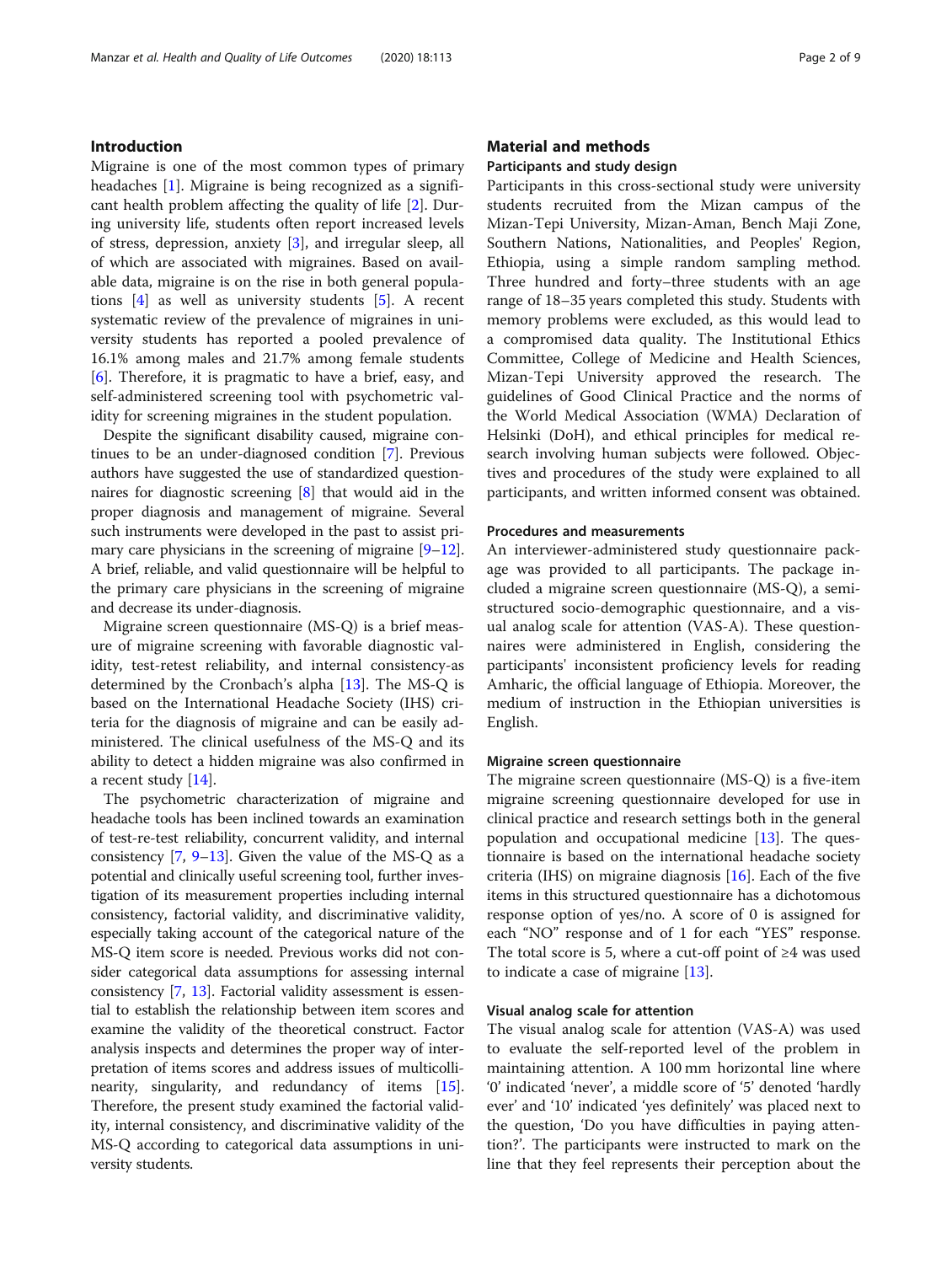problem in maintaining attention. Those with a 0–5 score on the VAS-A were categorized as having normal attention, and respondents with a score of 6–10 were categorized as having attention complaints.

#### Socio-demographic questionnaire

This semi-structured socio-demographic questionnaire consisted of five-items; one open-ended and four closeended. These items collected information regarding age, attendance level in the classes, grade at last examination, gender, and religion. Height in meters and weight in kilograms was measured separately to predict body mass index.

#### Statistical analysis

SPSS software (version 23; Chicago, IL, USA) and Factor 10.8.04 were used for data analysis. Participants' characteristics descriptions were examined using mean, standard deviation, frequency, and percentage. Univariate descriptive statistics were analyzed using skewness and kurtosis. Spearman correlation between the MS-Q item and total score indicated homogeneity and item discrimination. Mardia's skewness and Mardia's kurtosis were used to assess multivariate distribution. The sample size adequacy and suitability of the MS-Q score for factor analysis were determined by Bartlett's test of Sphericity, Determinant, Kaiser-Meyer-Olkin (KMO) Test of Sampling Adequacy (95% confidence interval), communality and inter-item tetra-choric correlations.

Tetra-choric correlations (estimated using bootstrap sampling) for inter-item scores of the MS-Q were used for factor analysis because these are dichotomous variables. Exploratory Factor analysis (EFA) was performed using robust diagonally weighted least squares (RDWLS) with Promin rotation. Kaiser's criteria (Eigenvalue≥1), the Cumulative variance explained rule (> 40%), Scree test, and the robust parallel analysis based on minimum rank were employed as measures of factor retention. Multiple fit indices from different categories were employed according to recommended norms [[17](#page-7-0)-[19](#page-7-0)]. Discrepancy functions, such as robust mean and variance-adjusted  $\chi^2$ ,  $\chi^2/\mathrm{df}$  and weighted root mean square residual (WRMR), absolute fit index- the goodness of fit index (GFI), tests comparing target model with the null model like comparative fit index (CFI) and non-normed Fit Index (NNFI), and non-centrality indices like the root mean square error of approximation (RMSEA) were employed [[17\]](#page-7-0). RMSEA ( $\leq$  .08), WRMR  $(\leq 0.05)$  and  $\chi^2$ /df  $(\leq 3)$  indicated acceptable and/or excellent fit [[20,](#page-7-0) [21](#page-7-0)]. For CFI, NNFI, and GFI, a value greater than 0.95 implied an excellent fit [\[20](#page-7-0), [21\]](#page-7-0).

The quality and effectiveness of the explored factor structure of the MS-Q were assessed using Factor Determinacy Index (FDI) and marginal reliability. FDI is the correlation between factor score(s) and is employed to assess closeness between individual differences and true individual differences in the factor score [[22](#page-7-0)]. A value of 0.9 of FDI is required for individual assessment [\[22](#page-7-0)]. Marginal reliability is square of the FDI; Brown and Croudace, 2015 emphasized its application as a measure of the reliability of the corresponding factor score [\[22](#page-7-0)]. The construct replicability measure, i.e., H-index [\[23\]](#page-7-0) including H-latent and H-observed [[23\]](#page-7-0) were employed. A value of 0.7 indicated a reasonable level of construct replicability [\[24](#page-7-0)]. H-latent is a measure of correlations between the factor and the continuous latent response score that is supposed to underlie the observed categorical scores of the MS-Q items. H-observed is a measure of correlations between the factors and the observed item scores and is necessarily lower than the H-latent [[23\]](#page-7-0). Explained common variance (ECV) was used to explore closeness to unidimensionality. ECV is the fraction of common variance that is attributed to the general factor with a value of 0.70–0.85, implying acceptability of unidimensionality [[25](#page-7-0)]. Item Explained Common Variance (I-ECV) is the percent of item common variance that can be attributed to a factor. Items with an I-ECV value of 0.8 and above can be selected for a factor or a unidimensional construct [[23\]](#page-7-0). Item residual absolute loadings (I-REAL< 0.3) was used to explore the departure from unidimensionality. It is a measure of the absolute loadings of the MS-Q item scores on the second factor of minimum rank factor analysis. MIREAL is the mean of such absolute loadings, a value above 0.3 indicates a departure from unidimensionality [\[23](#page-7-0)].

The internal consistency was assessed by the greatest lower bound to reliability and the McDonald's Omega. Discriminative validity was assessed by the Mann Whitney U test.

### Results

#### Participants' characteristics and preliminary item analysis

Table [1](#page-3-0) details the participants' characteristics of enrolled university students. The majority of the participants (77.8%) were in the age group between 20 and 24 years, and 67% of them had a normal body mass index (BMI) with an average BMI of  $21.2 \pm 3.4$  kg/m<sup>2</sup> (Table [1\)](#page-3-0). More than half of the participants (56.5%) were in good academic standing, with grades ranging from good to excellent (Table [1\)](#page-3-0). About one-fifth (19.5%) of the students had migraine (Table [1\)](#page-3-0). Univariate descriptive statistics, homogeneity, and item discrimination results were reported in Table [2](#page-4-0). Two item scores had skewness more than 1.0, and the three items score had a kurtosis index above 1.0, suggesting the application of categorical data methods for the factor analysis and the use of McDonald's omega for the internal consistency [[26,](#page-7-0) [27\]](#page-7-0). As shown, all the MS-Q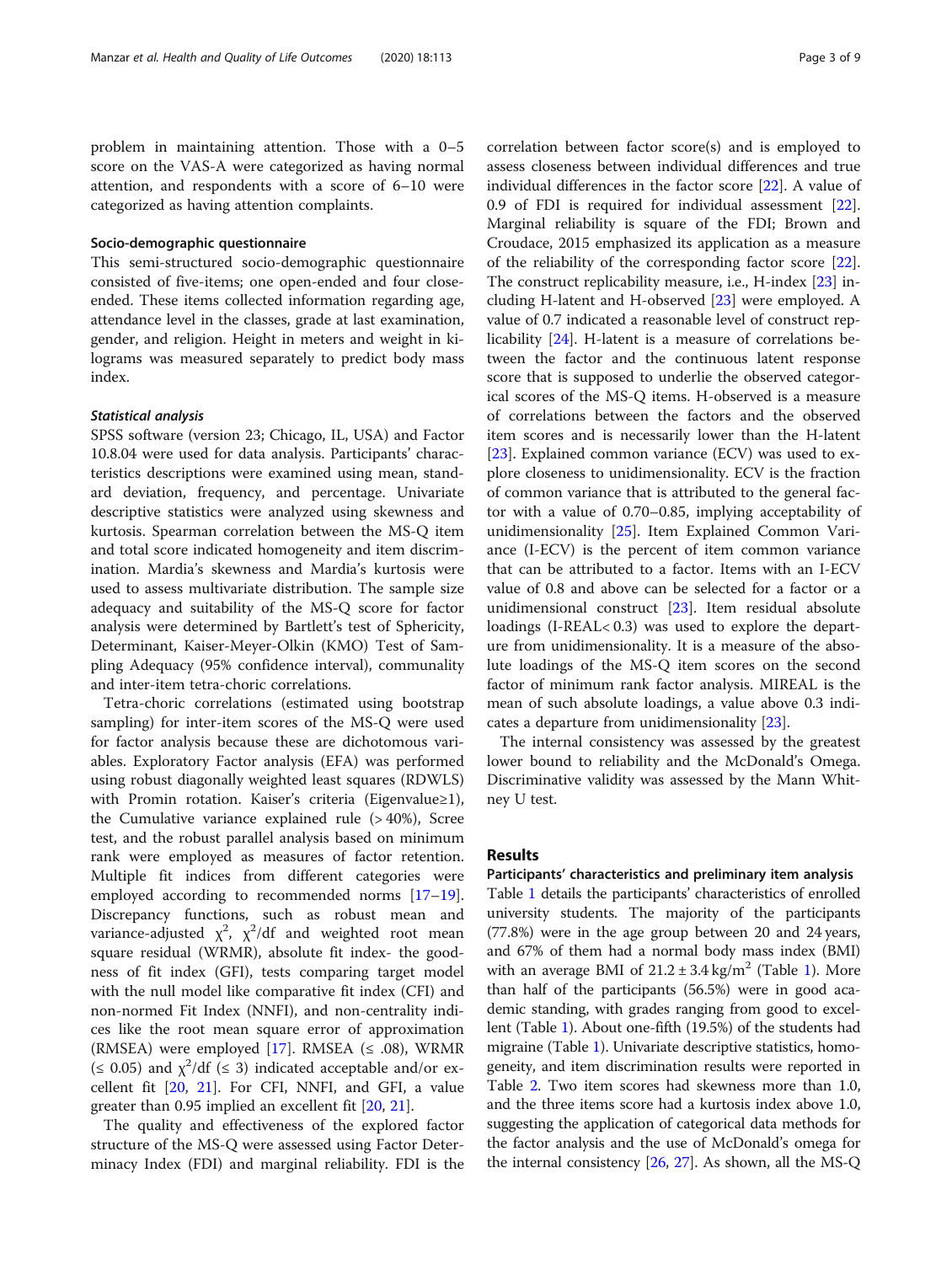<span id="page-3-0"></span>Table 1 Participant characteristics

| Characteristics                           | Mean $\pm$ SD/frequency |
|-------------------------------------------|-------------------------|
| Age (yr)                                  | $21.08 \pm 1.93$        |
| $15 - 19a$                                | 51(14.9)                |
| $20 - 24$                                 | 267(77.8)               |
| $25 - 29$                                 | 15(4.4)                 |
| $30 - 34$                                 |                         |
| $35 - 39$                                 | 1(0.3)                  |
| Unreported                                | 9(2.6)                  |
| BMI (Kg/m <sup>2</sup> )                  |                         |
| Underweight                               | 44(12.8)                |
| Normal                                    | 230(67.1)               |
| Over-weight                               | 18(5.2)                 |
| Obese                                     | 8(2.3)                  |
| Unreported                                | 43(12.5)                |
| Gender                                    |                         |
| Male                                      | 23.9(69.7)              |
| Female                                    | 85(24.8)                |
| Unreported                                | 19(5.5)                 |
| Attendance (percentage)                   |                         |
| $50 - 60$                                 | 4(1.2)                  |
| $61 - 70$                                 | 2(0.6)                  |
| $71 - 80$                                 | 14(4.1)                 |
| $81 - 90$                                 | 33(9.6)                 |
| $91 - 100$                                | 186(54.2)               |
| Unreported                                | 104(30.3)               |
| Grade                                     |                         |
| Satisfactory (2-2.49 number grade)        | 23(6.7)                 |
| Good (2.5-2.99 number grade)              | 57(16.6)                |
| Very good (3-3.74 number grade)           | 96(28.0)                |
| Excellent (3.75-4 number grade)           | 49(14.3)                |
| Unreported                                | 118(34.4)               |
| Migraine (According to MS-Q) <sup>b</sup> |                         |
| Migraine                                  | 67(19.5)                |
| No migraine                               | 276(80.5)               |

SD Standard deviation

<sup>a</sup> All participating students were 18 or above years at the time of enrollment in the study

BMI Body mass index

MS-Q Migraine screen questionnaire<br><sup>b</sup> Cut-off (MS-O total score) >4

individual item scores were significantly associated with the total MS-Q score ( $r = 0.68$  to 0.76,  $p < 0.01$ ).

#### Factorial validity

Sample adequacy and sample suitability for factor analysis The MS-Q scores in the studied university students fulfilled the conditions for the factor analysis. There were adequate linear combinations between the MS-Q item

scores, as indicated by the results of Bartlett's test of sphericity  $(< 0.001)$  [[28](#page-7-0)]. No problems of multicollinearity and singularity were present in the MS-Q item scores, as suggested by the determinant score (0.282) [\[28\]](#page-7-0). There was a meritorious level of shared variance between the MS-Q item scores as implied by the Kaiser-Meyer-Olkin test of sampling adequacy (0.80) (Table [3](#page-4-0)) [[28](#page-7-0)]. The interitem tetra-choric correlations were in the range of 0.571 to 0.742, indicating moderate to strong correlations between MS-Q items (Table [4](#page-5-0)). This further supported the factorability of the MS-Q scores by substantiating evidence of the absence of both problems of multicollinearity and singularity [[29](#page-7-0)]. All the item scores showed adequate communality conditions, i.e., all were above 0.4 for retention (Table [2](#page-4-0)) in the factor analysis [[30](#page-7-0)].

#### Exploratory factor analysis

Exploratory factor analysis results are presented in Table [5](#page-5-0). Four tests were utilized to identify the number of factors (s) in EFA, i.e., the cumulative variance rule (> 40%), the Kaiser's criteria (Eigenvalue> 1), the Scree test and the parallel analysis based on minimum rank, which is one of the robust measures of factor retention. As shown in Table [5,](#page-5-0) all the above said measures identified a 1-factor model for the MS-Q. The factor loadings of the MS-Q items ranged from 0.78 to 0.84 (Table [2](#page-4-0)).

#### Fit indices

Except for a robust mean and variance-adjusted  $\chi^2$  (df = 5) = 12.692,  $p = 0.027$ , all fit statistics provided adequate model fit to the data, i.e., the 1-factor model approximated the specified guidelines for CFI (0.993), GFI (1.00), WRMR (0.048), RMSEA (0.067 (0.00–0.111)) and NNFI (0.987). Furthermore,  $\chi^2$ /df was in the ideal range, i.e., 2.538 [[19](#page-7-0)–[21\]](#page-7-0).

# Quality and effectiveness of factor score estimates, construct replicability and measures of closeness to unidimensionality

The values of the FDI and marginal reliability were 0.953 and 0.909, respectively, for the one-factor structure of the MS-Q in the study population. H-latent and Hobserved for the one-factor structure of the MS-Q were 0.909 and 0.727, respectively. ECV was 0.906, while I-ECV had a range of values between 0.816 and 0.999 for the 5-items of the MS-Q (Table [2](#page-4-0)). MIREAL was 0.225, while I-REAL had a range of values between 0.030 and 0.428 for the 5-items of the MS-Q (Table [2](#page-4-0)).

#### Internal consistency and item discrimination

As shown in Table [3](#page-4-0), adequate internal consistency was demonstrated by the greatest lower bound to reliability (0.932) [[31\]](#page-7-0) and the McDonald's Omega (0.903) [\[32](#page-8-0)].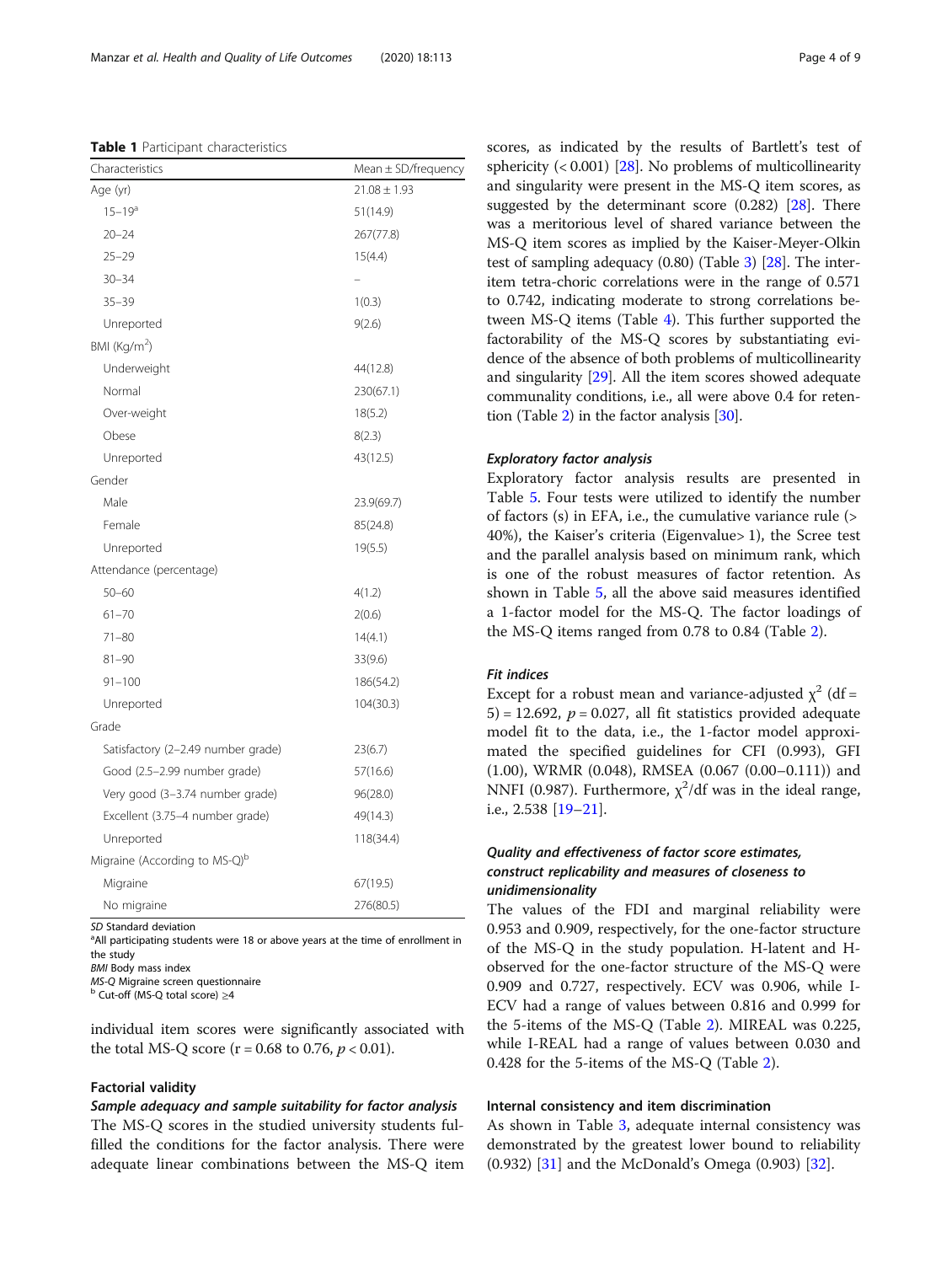<span id="page-4-0"></span>Table 2 Univariate descriptive statistics, closeness to dimensionality measures, communality and factor loadings of the Migraine Screen-Questionnaire (MS-Q) scores in Ethiopian university students

| Items of the MS-O                                                       | Skewness | kurtosis | Item-total<br>Correlations <sup>a</sup> | I-ECV | <b>IREAL</b> | Communalitv<br>$(h^2)^b$ | Factor<br>loadingb |
|-------------------------------------------------------------------------|----------|----------|-----------------------------------------|-------|--------------|--------------------------|--------------------|
| Do you have frequent or intense headaches?                              | 0.259    | $-1.930$ | $.75^{\degree}$                         | 0.913 | 0.247        | 0.707                    | 0.798              |
| Do your headaches usually last more than 4 h?                           | 1.158    | $-0.660$ | $.68^*$                                 | 0.885 | 0.303        | 0.797                    | 0.835              |
| Do you usually suffer from nausea when you have a<br>headache?          | .289     | $-0.340$ | .65                                     | 0.999 | 0.030        | 0.688                    | 0.802              |
| Does light or noise bother you when you have a headache?                | 0.454    | $-1.791$ | .76"                                    | 0.816 | 0.428        | 0.914                    | 0.848              |
| Does headache limit any of your physical or intellectual<br>activities? | $-0.012$ | $-1.997$ | .76                                     | 0.977 | 0.118        | 0.662                    | 0.781              |

 $p$  < 0.01

<sup>a</sup> Spearman's correlation coefficient<br><sup>b</sup> Diagonally weighted least squares for unrotated solution

I-UniCo Item Unidimensional Congruence, I-ECV Item Explained Common Variance

I-REAL Item Residual Absolute Loadings

#### Discriminative validity

The students with self-reported complaints of attention had significantly higher scores for all the MS-Q item scores (except MS-Q item-3) ( $p < .01$ ) as well as the MS-Q total score  $(p < .01)$  than those with no complaints of attention (Table [6\)](#page-6-0). A ROC curve analysis with the dichotomous variable of attention (No problem/Attention problem) and the MS-Q total score as test variable revealed an area under the curve of 0.66 with a 95% confidence interval of 0.58 to 0.74. At the cut-off score of 2.5

Table 3 Multivariate descriptive, sample size adequacy, quality and effectiveness of factor score, construct replicability and reliability measures of the Migraine Screen-Questionnaire (MS-Q) scores in Ethiopian university students

| Measures                                                            | Values                               |  |  |  |
|---------------------------------------------------------------------|--------------------------------------|--|--|--|
| Multivariate descriptive                                            |                                      |  |  |  |
| Mardia's skewness                                                   | $X^2$ (df = 35) = 271.190, p = 1.00  |  |  |  |
| Mardia's kurtosis                                                   | $X^2 = 0.513$ , $p = 0.3038$         |  |  |  |
| Quality and effectiveness of factor<br>score estimates <sup>a</sup> |                                      |  |  |  |
| Factor Determinacy Index (FDI)                                      | 0.953                                |  |  |  |
| expected a posteriori marginal<br>reliability                       | 0.909                                |  |  |  |
| Construct replicability <sup>d</sup>                                |                                      |  |  |  |
| H-I atent                                                           | 0.909                                |  |  |  |
| H-Observed                                                          | 0.727                                |  |  |  |
| Sample size adequacy                                                |                                      |  |  |  |
| Bartlett's test of Sphericity                                       | $X^{2}$ (df = 10) = 430.3, p < 0.001 |  |  |  |
| Determinant                                                         | 0.282                                |  |  |  |
| KMO (95% confidence interval)                                       | $0.804$ (0.770-0.845)                |  |  |  |
| Internal consistency                                                |                                      |  |  |  |
| Greatest Lower Bound to Reliability                                 | 0.932                                |  |  |  |
| McDonald's Omega                                                    | 0.903                                |  |  |  |

Kaiser-Meyer-Olkin Test of Sampling Adequacy (KMO)

<sup>a</sup> For the 1-Factor structure of the MS-Q

for the MS-Q total score, a sensitivity of 58.5% and a specificity of 69.7% was found to differentiate between those with attention problems and those without attention problems.

#### **Discussion**

This is the first paper to investigate the factorial validity, internal consistency, and discriminative validity of the original MS-Q using an appropriate analytical framework employing categorical data methods. A novel approach involving complementary measures was used to examine the quality and effectiveness of factor score estimates, construct replicability, and measures of closeness to unidimensionality. It is worth mentioning that this is the first psychometric examination of a migraine assessing tool in a previously uninvestigated population. Evidence showed that the unidimensional model of the MS-Q had adequate factorial validity, excellent internal consistency, strong internal homogeneity, and sufficient discriminative validity and item discrimination in the university students.

### Sample adequacy and sample suitability for factor analysis

The decision to conduct an EFA followed once all the indices of sample size adequacy measures indicated that the MS-Q scores were suitable for factor analysis as determined by KMO, Bartlett's Test of Sphericity, the value of the determinant and moderate to strong inter-item tetra-choric correlations. All the five items were relevant for the construct validity of the MS-Q in the study population, as implied by the communality criteria [\[30](#page-7-0)].

#### Exploratory factor analysis

In the EFA, all measures of factor extraction, including the robust measure of the parallel analysis based on the minimum rank [[33\]](#page-8-0), unanimously found a one-factor structure for the MS-Q. Furthermore, all five items in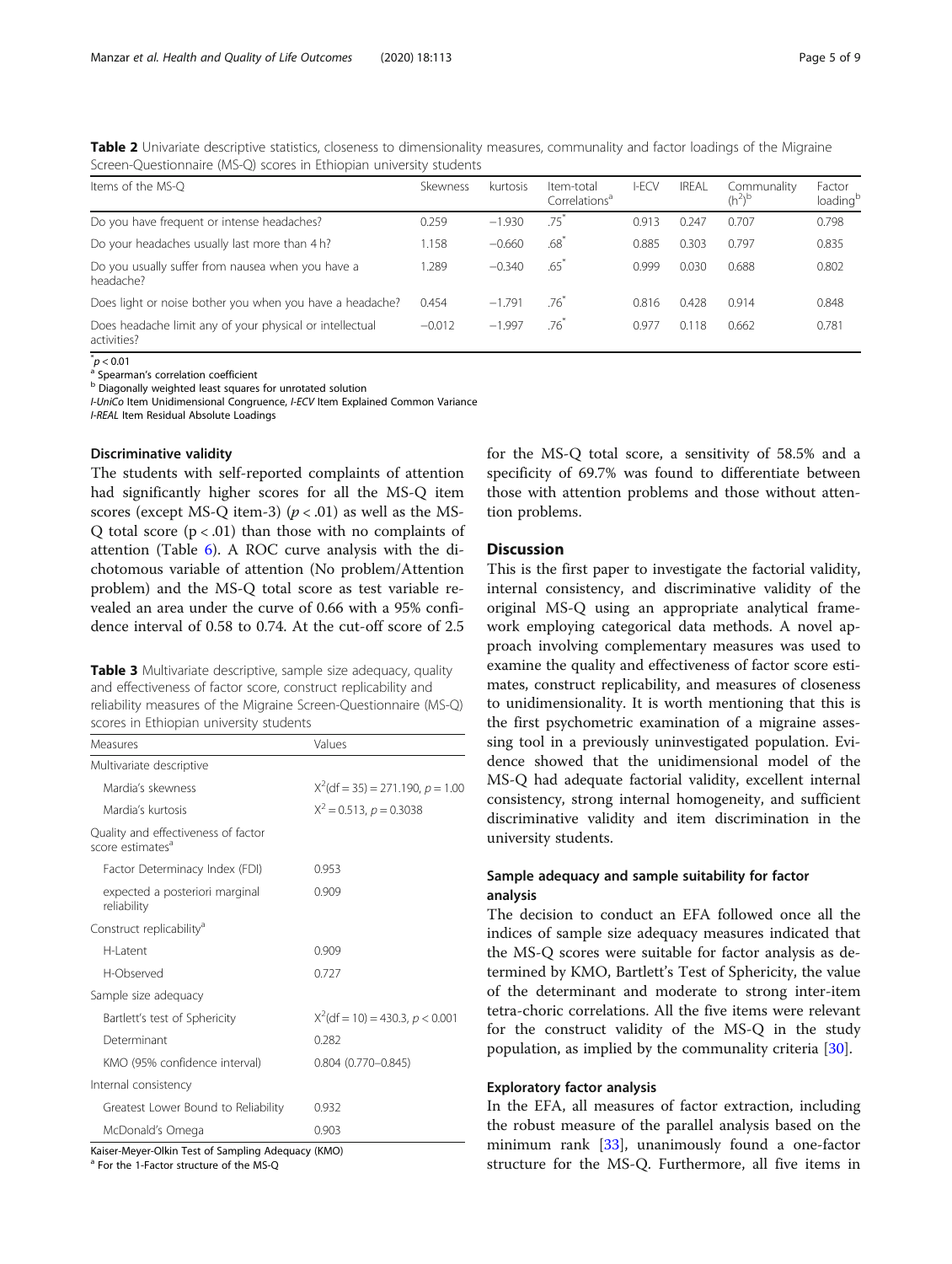| Items of the MS-Q | Mean $\pm$ SD   | MSQ-1 | MSQ-2 | MSQ-3 | MSO-4 | MSQ-5 |
|-------------------|-----------------|-------|-------|-------|-------|-------|
| MSQ-1             | $0.44 \pm 0.50$ |       |       |       |       |       |
| MSQ-2             | $0.25 \pm 0.43$ | 0.742 |       |       |       |       |
| MSQ-3             | $0.23 \pm 0.42$ | 0.623 | 0.683 |       |       |       |
| MSQ-4             | $0.39 \pm 0.49$ | 0.613 | 0.631 | 0.708 |       |       |
| MSQ-5             | $0.51 \pm 0.51$ | 0.598 | 0.595 | 0.571 | 0.731 |       |

<span id="page-5-0"></span>Table 4 Inter-item tetra-choric correlation matrix of the Migraine Screen-Questionnaire (MS-Q) scores in Ethiopian university students

SD Standard deviation

the MS-Q loaded on a single factor with factor loadings ranging from 0.78 to 0.84, which is higher than the mini-mum recommended factor loading score of 0.32 [\[34](#page-8-0)]. The range of factor loadings suggests that there was an excellent level of correlation between the MS-Q items and the factor score estimate [[34](#page-8-0)].

#### Model fit

The model fit indices analyses performed in the current study favored the one-factor structure of the MS-Q. Results of the majority of the model fit indices suggested that the one-factor model of the MS-Q adequately fits the data from our sample [\[19](#page-7-0)]. This is the first study examining the factorial validity and model fit of the MS-Q; hence a direct comparison with previously studied populations cannot be performed. Therefore, complementary measures like those assessing the quality and effectiveness of factor score estimates, construct replicability, and measures of closeness to unidimensionality were employed to establish findings of the factorial validity further. Factorial validity examinations have been generally under-utilized by studies investigating the psychometric validation of tools to screen migraine and headache. Though, factor analysis was employed to establish the multidimensional structure of the Headache Symptom Questionnaire-Revised in a pediatric population three decades ago [[35\]](#page-8-0). Recently, Wang et al. 2017 employed factor analysis to determine the multidimensionality of a 27-item self-report of headache [[36](#page-8-0)].

## Quality and effectiveness of factor score estimates, construct replicability and measures of closeness to unidimensionality

The values of the FDI for the MS-Q in the study population implied that there was an excellent level of comparability between the individual differences and true individual differences [\[25](#page-7-0)]. Therefore, the MS-Q met the condition for individual assessment of patients for screening migraine [[25](#page-7-0)]. The reliability of the 1-Factor structure of the MS-Q was excellent as determined by the marginal reliability [\[22](#page-7-0)]. ECV further reinforced unidimensionality evidence found by EFA and model fit indices, because it was much higher than the minimum level for acceptance of unidimensionality requirements [[25\]](#page-7-0). All the 5-items of the MS-Q fulfilled the criteria to load on the same factor as indicated by the I-ECV values above 0.8 [[23\]](#page-7-0). Though there was a little concern about the departure from unidimensionality for the MS-Q item-4 because I-REAL for this item was above 0.3. However, the MIREAL, i.e., the average of all the I-REAL was well within the required limit, indicating no overall issues of departure from unidimensionality [[23](#page-7-0)].

#### Internal consistency and item discrimination

The present study reports a strong internal consistency of the MS-Q questionnaire, as evidenced by a McDonald's omega value of 0.90. This indicates a strong relationship between each of the five MS-Q items. The original MS-Q development and evaluation study [[13](#page-7-0)] reported similar internal consistency; however, the measure used in that study was Cronbach's alpha coefficient.

Table 5 Summary of the factor extraction measures used in exploratory factor analysis of the Migraine Screen-Questionnaire (MS-Q) scores in Ethiopian university students

| Number<br>of Factors |       | VA <sup>b</sup> | of inflection<br>on Scree<br>plot | Eigenvalue Cumulative Above point PA based on minimum rank |                 |         | Decision to extract                                         |  |   |   |
|----------------------|-------|-----------------|-----------------------------------|------------------------------------------------------------|-----------------|---------|-------------------------------------------------------------|--|---|---|
|                      |       |                 |                                   |                                                            | VF <sup>b</sup> | VFb     | random of random $VE^D$ (Eigenvalue 21) VE rule (>40%) test |  |   |   |
|                      | 3599  | 71.982          | Yes                               | 88.8386 <sup>p</sup>                                       | 59.6842 76.9187 |         | a                                                           |  | a | a |
|                      | 0.521 | 10.420          | No.                               | 9.2623                                                     | 32.3088         | 44.6539 |                                                             |  |   | X |
|                      | 0.409 | 08.185          | Nο                                |                                                            |                 |         |                                                             |  |   |   |

<sup>a</sup> indicates extraction criteria fulfilled, X indicates otherwise<br><sup>b</sup> Values in percentage; VE Variance Explained, PA Parallel analysis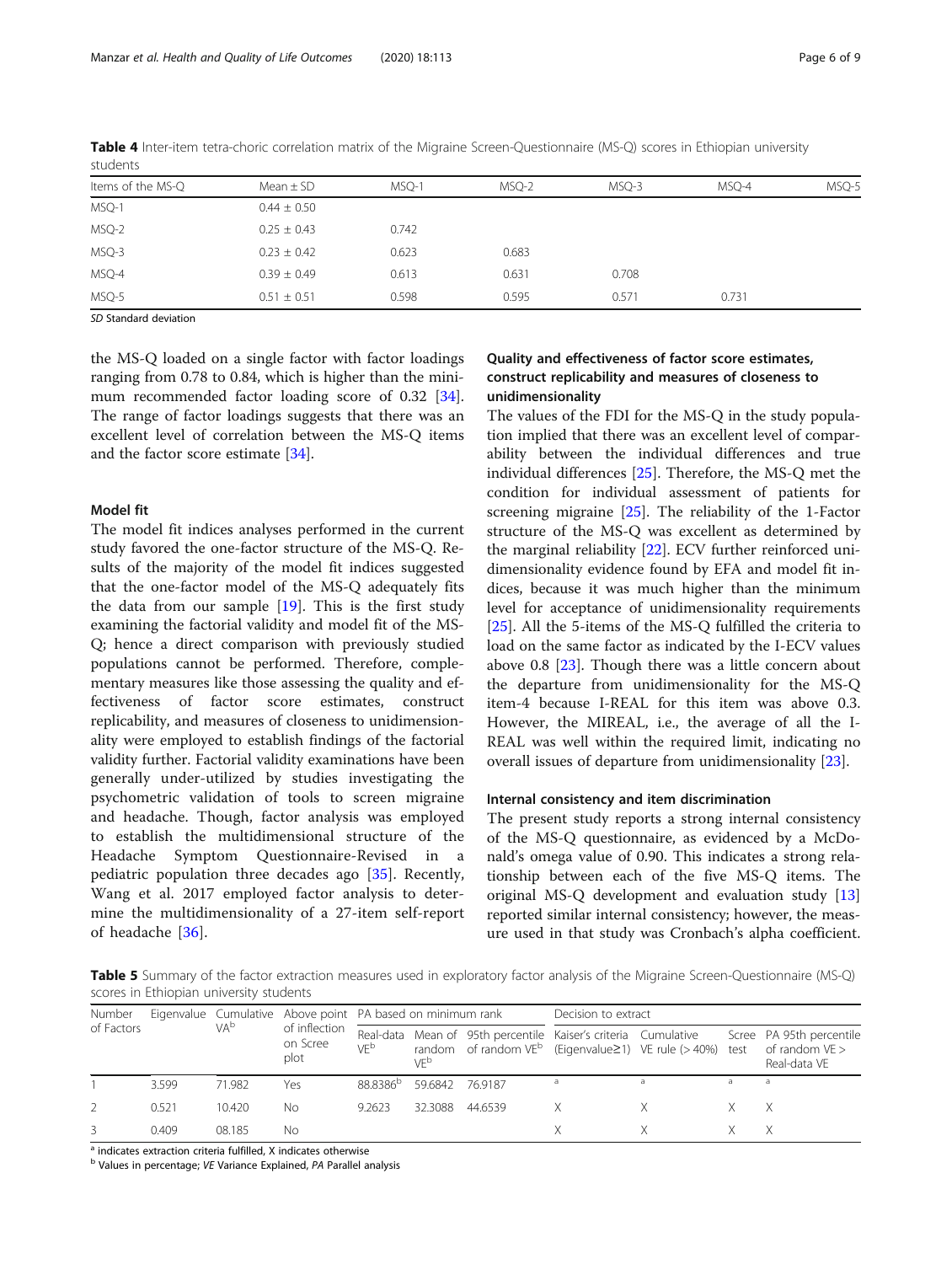| Items of the<br>MS-Q | Mean rank                          | U                                      | $p$ -value |         |
|----------------------|------------------------------------|----------------------------------------|------------|---------|
|                      | Attention complaints<br>$(n = 65)$ | No attention complaints<br>$(n = 238)$ |            |         |
| MS-Q 1               | 174.90                             | 145.75                                 | 6246.50    | .006    |
| MS-Q 2               | 170.77                             | 146.87                                 | 6515.00    | .010    |
| MS-Q 3               | 161.78                             | 149.33                                 | 7099.00    | .162    |
| MS-Q 4               | 184.23                             | 143.20                                 | 5640.00    | < 0.001 |
| $MS-Q5$              | 188.33                             | 142.08                                 | 5373.50    | < .001  |
| MS-Q total score     | 189.57                             | 141.74                                 | 5293.00    | < .001  |

<span id="page-6-0"></span>Table 6 Discriminative validity: Comparison of the Migraine screen questionnaire (MS-Q) scores between Ethiopian university students with attention complaints and no complaints of attention

\* Mean ± SD

The present study used McDonald's omega based on the fact that this a better alternative to Cronbach's alpha when assessing the internal consistency of the scales with dichotomous responses [\[27](#page-7-0)].

Moreover, the choice of this estimate fulfilled the condition that the MS-Q items were found to measure a single latent construct where a one-factor model adequately represented the data [[37](#page-8-0)]. All the item-total/ Factor correlations were above 0.3; in fact, the lowest value was 0.65 (between MS-Q item-3 and the total score). This supports the conclusion that all the items of the MS-Q measured the same construct and, at the same time, showed sufficient item discrimination [\[38](#page-8-0)].

#### Discriminative validity

Poor attention is associated with migraine; and headaches, both tension-type and primary headaches [\[39\]](#page-8-0). Inattention is 2.6 times higher in children and adolescents with headache [\[40](#page-8-0)]. Neurotransmitters like dopamine and noradrenaline are perhaps the pathophysiological connecting link between the attention deficit and migraine [[41\]](#page-8-0). There is an inferential indication of overlap between neuro-anatomical cerebral circuits of headache and attention [[42\]](#page-8-0). Therefore, significantly higher scores for the total and all the MS-Q items except one support a known group: discriminative validity of the MS-Q in the study population.

A brief account of the strengths and weaknesses of the present study is worth discussing here. The strengths include assessment of the factorial validity, internal consistency, internal homogeneity, known group: discriminative validity, and item discrimination using categorical data methods. Notably, scale development and evaluation research were criticized previously because of the inaccuracies in results reported due to the limited investigations in psychometric properties and validities of the scales [\[43](#page-8-0)]. One key aspect of this limited reporting is the factorial validation of the tools. This criticism applies to most migraine screening tools such as the MS-Q and ID migraine [[9\]](#page-7-0), as these tools have not

undergone factorial validation using sound measures. The present study addresses this gap for migraine screening by reporting the results of factorial validation on the MS-Q. Another merit is the use of McDonald's omega for assessing internal consistency following the requirements of the univariate distribution [\[27](#page-7-0)]. However, this study was limited by the narrow age group of the sample (from a university-level student population). The generalizability of the results may be limited to this age group from the socio-demographic group studied. It is recommended that in the future, multicentric studies with longitudinal design should be performed. Such studies may help investigate temporal and sociodemographic invariance of the factor structure of the MS-Q.

#### Conclusions

Overall, the study findings provide further psychometric validation by providing evidence of adequate factorial validity, excellent internal consistency, strong internal homogeneity, and adequate discriminative validity and item discrimination in the study population. The findings of this study, along with those of previously published diagnostic accuracy studies in clinical populations, provide strong evidence for its use in screening migraine in both clinical as well as research settings.

#### **Abbreviations**

MS-Q: Migraine screen questionnaire; EFA: Exploratory factor analysis; DWLS: Diagonally weighted least squares; KMO: Kaiser-Meyer-Olkin Test of Sampling Adequacy; CFI: Comparative Fit Index; WRMR: Weighted root mean square residual; RMSEA: Root mean square error of approximation; GFI: Goodness of fit index; NNFI: non-normed fit index

#### Acknowledgments

We are grateful to the participants of the study. The authors extend their appreciation to the Deanship of Scientific Research at Majmaah University for funding this work under Project Number No (RGP-2019-40).

#### Authors' contributions

MDM: Concept development; Study design; Analysis and interpretation; Manuscript preparation; Critical revision of the manuscript. MS: Concept development; Analysis and interpretation. DN: Concept development; Analysis and interpretation. WW: Concept development; Analysis and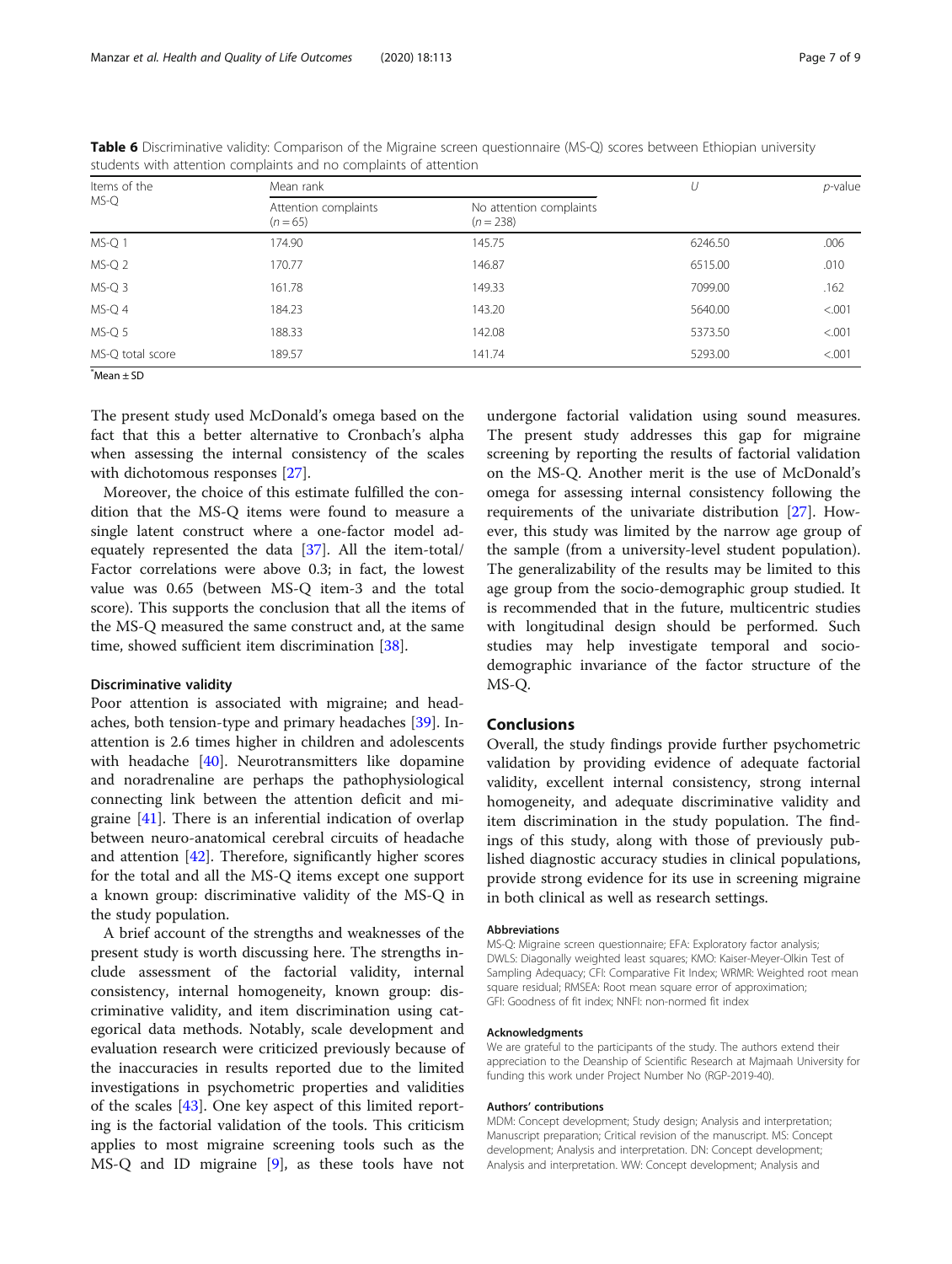<span id="page-7-0"></span>interpretation. MYAK: Concept development; Analysis and interpretation. MA: Concept development; Analysis and interpretation. AA: Concept development; Analysis and interpretation. ASB: Concept development; Manuscript preparation; Critical revision of the manuscript. SRP: Concept development; Manuscript preparation; Critical revision of the manuscript. MDM; MS; DN; WW; MYAK; MA; AA; ASB; SRP Approval of the final manuscript.

#### Funding

There was no formal research funding for this study. Md Dilshad Manzar was later on supported by a publication support program - the Deanship of Scientific Research at Majmaah University funded this work under Project Number No (RGP-2019-40).

#### Availability of data and materials

The datasets used and/or analyzed during the current study are available from the corresponding author on reasonable request.

#### Ethics approval and consent to participate

The study was approved by the Human Institutional Ethics Committee Mizan-Tepi University, and written informed consent was obtained from all participants.

All authors have approved the final draft.

#### Competing interests

All the authors declare that they have no competing interests and no conflict of interest.

#### Author details

<sup>1</sup>Department of Nursing, College of Applied Medical Sciences, Majmaah University, Majmaah 11952, Saudi Arabia. <sup>2</sup>Department of Physiotherapy, Fatima College of Health Sciences, Al Mafraq, Abu Dhabi City, UAE. <sup>3</sup>Department of Pharmacy, College of Medicine and Health Sciences, Mizan-Tepi University (Mizan Campus), Mizan-Aman, Ethiopia. <sup>4</sup>Pharmacology Division, Department of BioMolecular Sciences, University of Mississippi, Oxford, USA. <sup>5</sup>Department of Biomedical Sciences, College of Medicine and Health Sciences, Mizan-Tepi University (Mizan Campus), Mizan-Aman, Ethiopia. <sup>6</sup>Department of Anatomy, Arabian Gulf University, Manama, Bahrain.<br><sup>7</sup>Department of Clinical Pharmacy, Metty University, Metty, Ethiopia. <sup>8</sup>Nursing Department of Clinical Pharmacy, Mettu University, Mettu, Ethiopia. <sup>8</sup>Nursing Department, College of Applied Medical Sciences, University of Hafr Al Batin, Haf Al Batin, Saudi Arabia. <sup>9</sup>Somnogen Canada Inc, College Street, Toronto, ON, Canada. 10The University Sleep Disorders Center, College of Medicine, King Saud University, Box 225503, Riyadh 11324, Saudi Arabia. <sup>11</sup>National Plan for Science and Technology, College of Medicine, King Saud University, Riyadh, Saudi Arabia.

#### Received: 18 January 2019 Accepted: 13 April 2020 Published online: 28 April 2020

#### References

- 1. Mier RW, Dhadwal S. Primary headaches. Dent Clin N Am. 2018;62(4):611– 28. <https://doi.org/10.1016/j.cden.2018.06.006>.
- 2. Jacobsena BA, Dyb G, Hagen K, Stovner LJ, Holmen TL, Zwart JA. The Nord-Trondelag health study shows increased prevalence of primary recurrent headaches among adolescents over a four-year period. Scand J Pain. 2018; 2(3):148–52. [https://doi.org/10.1016/j.sjpain.2011.03.002.](https://doi.org/10.1016/j.sjpain.2011.03.002)
- 3. Chen CY, Yu NW, Huang TH, Wang WS, Fang JT. Harm avoidance and depression, anxiety, insomnia, and migraine in fifth-year medical students in Taiwan. Neuropsychiatr Dis Treat. 2018;14:1273–80. [https://doi.org/10.2147/](https://doi.org/10.2147/ndt. S163021) [ndt. S163021.](https://doi.org/10.2147/ndt. S163021)
- 4. Benamer HT, Deleu D, Grosset D. Epidemiology of headache in Arab countries. J Headache Pain 2010;11 1:1–3; doi: [https://doi.org/10.1007/](https://doi.org/10.1007/s10194-009-0173-8) [s10194-009-0173-8.](https://doi.org/10.1007/s10194-009-0173-8)
- 5. Al-Hashel JY, Ahmed SF, Alroughani R, Goadsby PJ. Migraine among medical students in Kuwait University. J Headache Pain. 2014;15:26. [https://](https://doi.org/10.1186/1129-2377-15-26) [doi.org/10.1186/1129-2377-15-26](https://doi.org/10.1186/1129-2377-15-26).
- Wang X, Zhou HB, Sun JM, Xing YH, Zhu YL, Zhao YS. The prevalence of migraine in university students: a systematic review and meta-analysis. Eur J Neurol. 2016;23(3):464–75. <https://doi.org/10.1111/ene.12784>.
- 7. De Diego EV, Lanteri-Minet M. Recognition and management of migraine in primary care: influence of functional impact measured by the headache

impact test (HIT). Cephalalgia. 2005;25(3):184–90. [https://doi.org/10.1111/j.](https://doi.org/10.1111/j.1468-2982.2004.00820.x) [1468-2982.2004.00820.x](https://doi.org/10.1111/j.1468-2982.2004.00820.x).

- 8. Dowson AJ, Sender J, Lipscombe S, Cady RK, Tepper SJ, Smith R, et al. Establishing principles for migraine management in primary care. Int J Clin Pract. 2003;57(6):493–507.
- 9. Lipton RB, Dodick D, Sadovsky R, Kolodner K, Endicott J, Hettiarachchi J, et al. A self-administered screener for migraine in primary care: the ID migraine validation study. Neurology. 2003;61(3):375–82.
- 10. Maizels M, Burchette R. Rapid and sensitive paradigm for screening patients with headache in primary care settings. Headache. 2003;43(5):441–50.
- 11. Russell MB, Rasmussen BK, Brennum J, Iversen HK, Jensen RA, Olesen J. Presentation of a new instrument: the diagnostic headache diary. Cephalalgia. 1992;12(6):369–74. [https://doi.org/10.1111/j.1468-2982.1992.](https://doi.org/10.1111/j.1468-2982.1992.00369.x) [00369.x](https://doi.org/10.1111/j.1468-2982.1992.00369.x).
- 12. Tom T, Brody M, Valabhji A, Turner L, Molgaard C, Rothrock J. Validation of a new instrument for determining migraine prevalence: the UCSD migraine questionnaire. Neurology. 1994;44(5):925–8.
- 13. Lainez MJ, Dominguez M, Rejas J, Palacios G, Arriaza E, Garcia-Garcia M, et al. Development and validation of the migraine screen questionnaire (MS-Q). Headache. 2005;45(10):1328–38. [https://doi.org/10.1111/j.1526-4610.](https://doi.org/10.1111/j.1526-4610.2005.00265.x) [2005.00265.x.](https://doi.org/10.1111/j.1526-4610.2005.00265.x)
- 14. Lainez MJ, Castillo J, Dominguez M, Palacios G, Diaz S, Rejas J. New uses of the migraine screen questionnaire (MS-Q): validation in the primary care setting and ability to detect hidden migraine. MS-Q in primary care. BMC Neurol. 2010;10:39. <https://doi.org/10.1186/1471-2377-10-39>.
- 15. Williams B, Onsman A, Brown T. Exploratory factor analysis: a five-step guide for novices. Austr J Paramed. 2010;8:3.
- 16. Olesen J, Lipton RB. Migraine classification and diagnosis. International headache society criteria. Neurology. 1994;44(6 Suppl 4):S6–10.
- 17. Jaccard J, Wan CK, Jaccard J. LISREL approaches to interaction effects in multiple regression. Thousand Oaks: Sage; 1996.
- 18. Manzar MD, Zannat W, Hussain ME, Pandi-Perumal SR, Bahammam AS, Barakat D, et al. Dimensionality of the Pittsburgh sleep quality index in the young collegiate adults. Springerplus. 2016;5(1):1550.
- 19. Manzar MD, Zannat W, Moiz JA, Spence DW, Pandi-Perumal SR, Bahammam AS, et al. Factor scoring models of the Pittsburgh sleep quality index: a comparative confirmatory factor analysis. Biol Rhythm Res. 2016;47(6):851–64.
- 20. Hu L, Bentler PM. Cutoff criteria for fit indexes in covariance structure analysis: conventional criteria versus new alternatives. Struct Equ Model Multidiscip J. 1999;6(1):1–55.
- 21. Manzar MD, BaHammam AS, Hameed UA, Spence DW, Pandi-Perumal SR, Moscovitch A, et al. Dimensionality of the Pittsburgh sleep quality index: a systematic review. Health Qual Life Outcomes. 2018;16(1):89.
- 22. Brown A, Croudace T. Scoring and estimating score precision using multidimensional IRT. In: Reise SP, Revicki DA, editors. Handbook of item response theory modeling: applications to typical performance assessment (a volume in the multivariate applications series). New York: Routledge/ Taylor & Francis Group; 2015. p. 307–33.
- 23. Ferrando PJ, Lorenzo-Seva U. Assessing the quality and appropriateness of factor solutions and factor score estimates in exploratory item factor analysis. Educ Psychol Meas. 2017;78(5):762–80.
- 24. Hancock GR. Rethinking construct reliability within latent variable systems. In: Structural equation modeling: Present and future; 2001. p. 195–216.
- 25. Rodriguez A, Reise SP, Haviland MG. Evaluating bifactor models: calculating and interpreting statistical indices. Psychol Methods. 2016;21(2):137–50. <https://doi.org/10.1037/met0000045>.
- 26. Muthen B, Kaplan D. A comparison of some methodologies for the factor analysis of non-normal Likert variables: a note on the size of the model. Br J Math Stat Psychol. 1992;45(1):19–30.
- 27. Trizano-Hermosilla I, Alvarado JM. Best alternatives to Cronbach's alpha reliability in realistic conditions: congeneric and asymmetrical measurements. Front Psychol. 2016;7:769. [https://doi.org/10.3389/fpsyg.2016.00769.](https://doi.org/10.3389/fpsyg.2016.00769)
- 28. Field A. Discovering statistics using IBM SPSS statistics. London: sage; 2013.
- 29. Tabachnick BG, Fidell LS. Using multivariate statistics, 5th. Needham Height: Allyn & Bacon; 2007.
- 30. Costello AB, Osborne JW. Best practices in exploratory factor analysis: four recommendations for getting the most from your analysis. Pract Assess Res Eval. 2005;10(7):1–9.
- 31. Woodhouse B, Jackson PH. Lower bounds for the reliability of the total score on a test composed of non-homogeneous items: II: a search procedure to locate the greatest lower bound. Psychometrika. 1977;42(4):579–91.